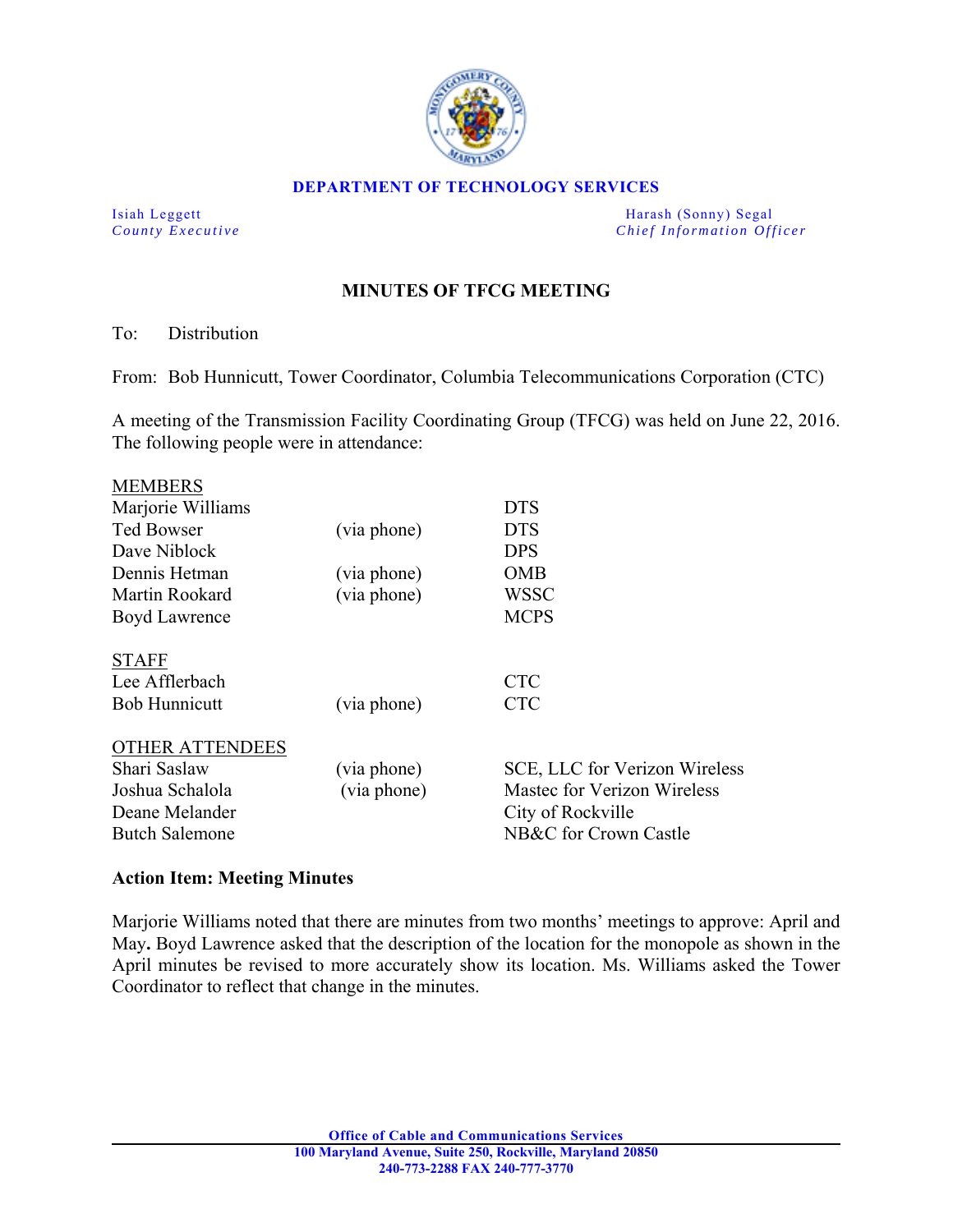Minutes of TFCG Meeting Held June 22, 2016 Page 2 of 9

**Motion:** Boyd Lawrence moved that the April minutes be approved as revised to reflect that the monopole is not *in* the custodial delivery area, but just nearby. Martin Rookard seconded the motion and it was unanimously approved.

**Motion:** Martin Rookard moved that the May minutes be approved as written. Ted Bowser seconded the motion and it was unanimously approved.

## **Action Item: Consent Agenda**

- 1. Verizon Wireless application to replace nine antennas with twelve panel antennas, three 51"-high, six 72"-high, and three 96" high, at the 125' level on a 190'-high monopole on 16801 Oakmont Avenue LLC property located at 16801 Oakmont Avenue in Gaithersburg (201606-02). *Minor Modification*.
- 2. T-Mobile application to add three 93"-high panel antennas at the 120' level on a 158'high monopole on Walter Hungerford & Sons property located at 14615 Clopper Road in Boyds (201606-03). *Minor Modification*.
- 3. T-Mobile application to add three remote radio heads at the 110' level on a 106'-high office building on Washington Real Estate Investment Trust property located at 962 Wayne Avenue in Silver Spring (201606-04). *Minor Modification*.
- 4. T-Mobile application to add three remote radio heads at the 59' level on a 50'-high office building on 7676 New Hampshire L.P. property located at 7676 New Hampshire Avenue in Takoma Park (201606-05). *Minor Modification*.
- 5. T-Mobile application to add three remote radio heads at the 210' level on a 202'-high apartment building on Old Columbia Pike Ltd. property located at 11700 Old Columbia Pike in Silver Spring (201606-06). *Minor Modification*.
- 6. T-Mobile application to replace six antennas with six panel antennas, three 59"-high and three 93"-high, at the  $127'$  level on a 180'-high self-supported tower on Boy Scouts of America Troop 52 property located at 16100 Darnestown Road in Dawnsonville (201606-07). *Minor Modification*.
- 7. T-Mobile application to replace six antennas with six 59'-high panel antennas and three remote radio heads at the 170' level on a 170'-high monopole on Andrew Austin property located at 18743 New Hampshire Avenue in Ashton (201606-08). *Minor Modification*.
- 8. T-Mobile application to replace three antennas with three 59"-high panel antennas on three WSSC water tanks. See attached list for property owners and addresses (201606- 09). *Minor Modification*. *Conditioned on the applicant providing written approval from WSSC that it approves of the attachment at the time of permitting.*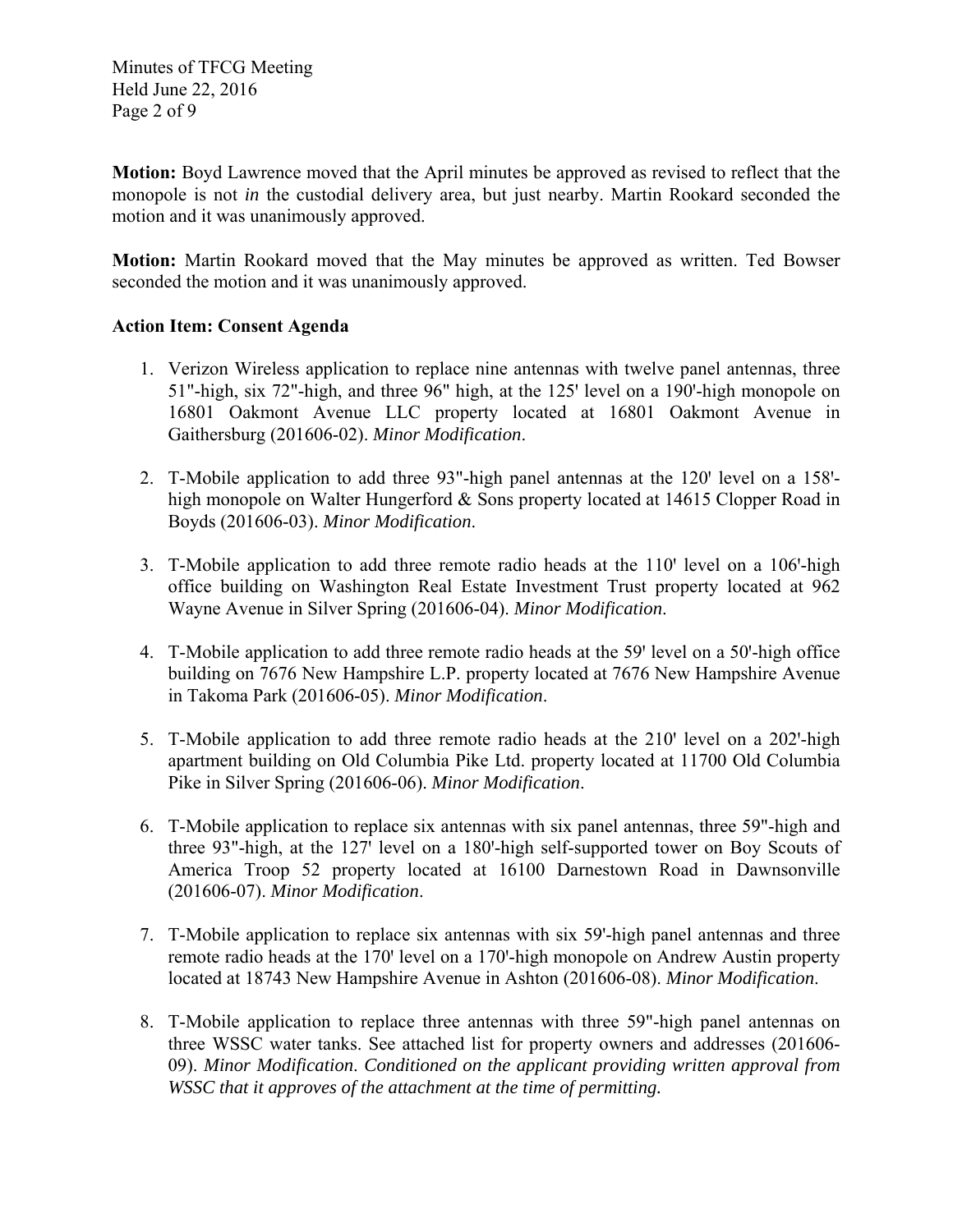Minutes of TFCG Meeting Held June 22, 2016 Page 3 of 9

- 9. T-Mobile application to replace three antennas with three 59'-high panel antennas atop three office and residential building roofs. See attached list for property owners and addresses (201606-10). *Minor Modification*.
- 10. T-Mobile application to replace four antennas with eight panel antennas, four 59"-high and four 93"-high, at the 155' level on a 275'-high lattice tower on Carver Wheaton Real Property LC property located at 2647 University Boulevard in Wheaton (201606-12). *Minor Modification*.
- 11. T-Mobile application to replace three antennas with three 59'-high panel antennas at the 116' level on a 120'-high monopole on Lee Development Group property located at 3901 Aspen Hill Road in Wheaton (201606-13). *Minor Modification*.
- 12. T-Mobile application to attach nine panel antennas, three 93'-high, six 55"-high, and one 2'-wide dish antenna at the  $142'$ ,  $171'$ , and  $176'$  levels on a  $135'$  hotel building on Tar Heel Owner LLC property located at 8120 Wisconsin Avenue in Bethesda (201606-14). *Co-location*.

**Motion:** Martin Rookard moved that all items on the Consent Agenda be recommended. Ted Bowser seconded the motion and it was unanimously approved.

## **Regular Agenda**

**Action Item**: Crown Castle for Verizon Wireless application to attach three 23"-high panel antennas at the 38' level atop a replacement 39'-high PEPCO distribution line wooden pole on Montgomery County Government property located at Waters Road at Wisteria Drive in Germantown (201604-03). *Co-location*. *Conditioned on approval from the Hearing Examiner for a Conditional Use of this property and the proposed facilities meeting the appropriate zoning requirements, and approval of a site plan modification as needed.* 

Bob Hunnicutt summarized the application, noting that Crown Castle proposes to replace an existing PEPCO wooden pole with one that can support the Crown antennas. He noted that this application is similar to other applications the TFCG has reviewed in the past, and that because this location is in a Town Sector (TS) zone, which only permits antennas attached to existing structures, there is an additional condition that it may need to be approved by a modification to the site plan for that area.

Butch Salamone asked why there was a condition for approval as a conditional use when the other applications where antennas were being placed atop a replacement pole did not have that condition. After discussion, Mr. Hunnicutt rescinded that condition on the Tower Coordinator recommendation, but noted that there still may need to be an amendment to a site plan if zoning review determines that is required.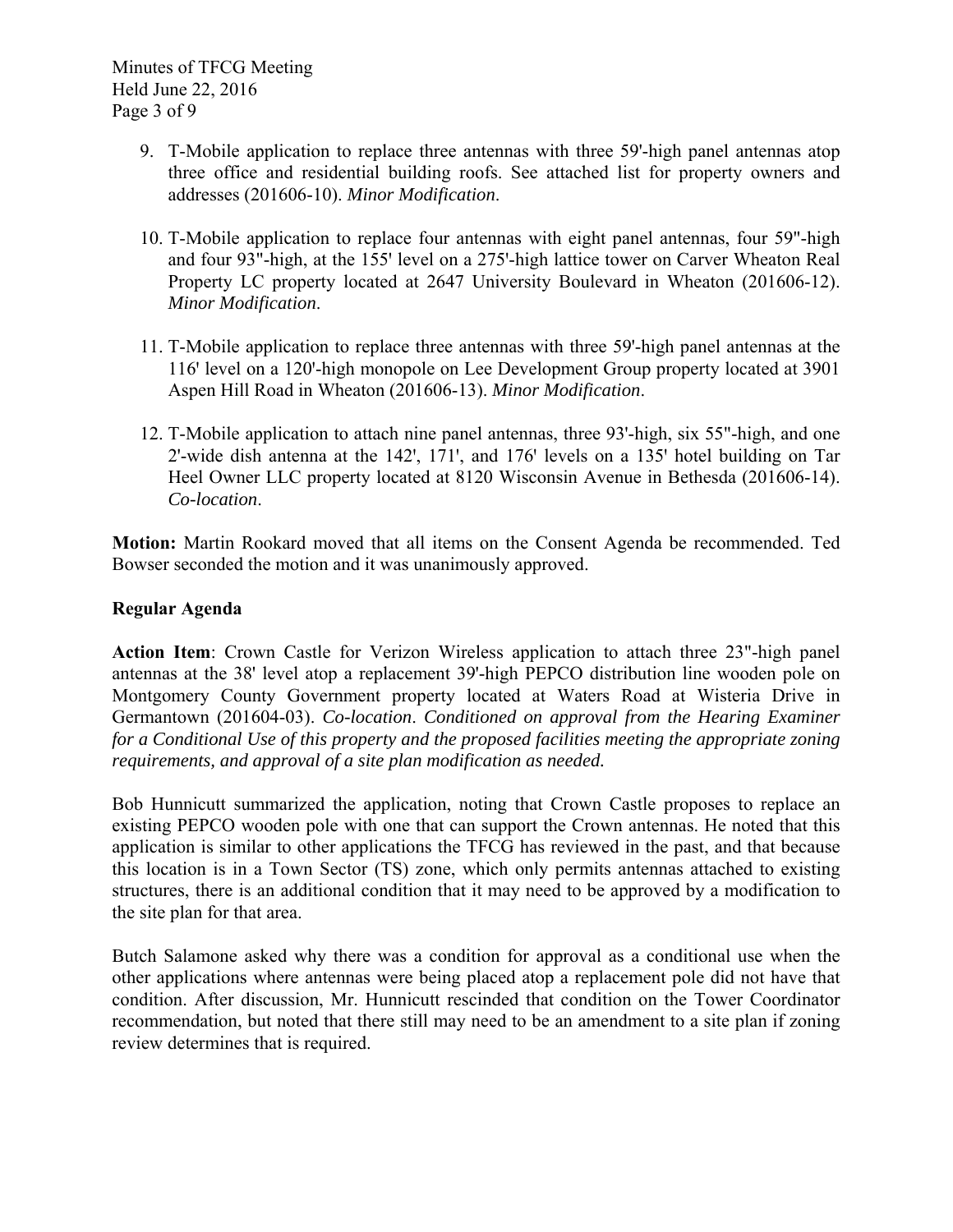Minutes of TFCG Meeting Held June 22, 2016 Page 4 of 9

**Motion:** Martin Rookard moved the application be recommended conditioned on meeting the appropriate zoning requirements, and approval of a site plan modification as needed. Boyd Lawrence seconded the motion and it was unanimously approved.

**Action Item:** Crown Castle for T-Mobile application to install additional equipment inside an existing equipment cabinet at the 10' level on a 48'-high wooden pole on Montgomery County Government property located at 14065 Travilah Road in Potomac (201604-04). *Co-location*. *Conditioned on construction of the new pole and equipment cabinet.*

Bob Hunnicutt summarized the application, noting that it is dependent on the approval of the following item on the agenda (i.e., 201604-05); that application is one where Crown Castle proposed to install a new wooden PEPCO pole between two existing poles to accommodate antennas and related equipment for Verizon Wireless services being transported over Crown's DAS network. (The applicant provided documentation that neither of the adjacent poles could be used for the Crown antennas.)

Once that new pole is constructed, then this application reflects T-Mobile's plans to join Verizon Wireless by adding equipment to the DAS network equipment cabinet, sharing the Crown antennas with Verizon Wireless.

Current Zoning Code states that antennas are permitted in a TS area only if attached to an existing structure; because this is a new pole, the pole in the TS zone area is also conditioned on approval of a site plan if deemed by the County to also be required. Mr. Hunnicutt added that the address on the agenda and the Tower Coordinator's Recommendation Form is wrong and should be 14075 Travilah Road.

Butch Salamone stated that because PEPCO will be installing the pole, there need not be a condition that it be approved as a conditional use. Dave Niblock noted that PEPCO does not come to the County to install poles. Mr. Hunnicutt replied that because this is not a replacement pole, he thought it was to be considered a new pole that was only being installed by Crown to support telecommunications antennas; he added that he believed that is what had been done with similar applications in the past.

**Action:** After discussion, Ms. Williams suggested that the application be tabled until the next meeting in two weeks, by which time the proper manner to address these two applications, 201604-04 and 201604-05 (below), could be determined. The TFCG members agreed, and the application was tabled.

**Action Item:** Crown Castle for Verizon Wireless application to install a 43'-high wooden pole and attach three 23"-high panel antennas at the 42' level on Montgomery County Government property located at 14265 Travilah Road in Potomac (201604-05). *New*. *Conditioned on approval from the Hearing Examiner for a Conditional Use of this property and the proposed facilities meeting the appropriate zoning requirements.*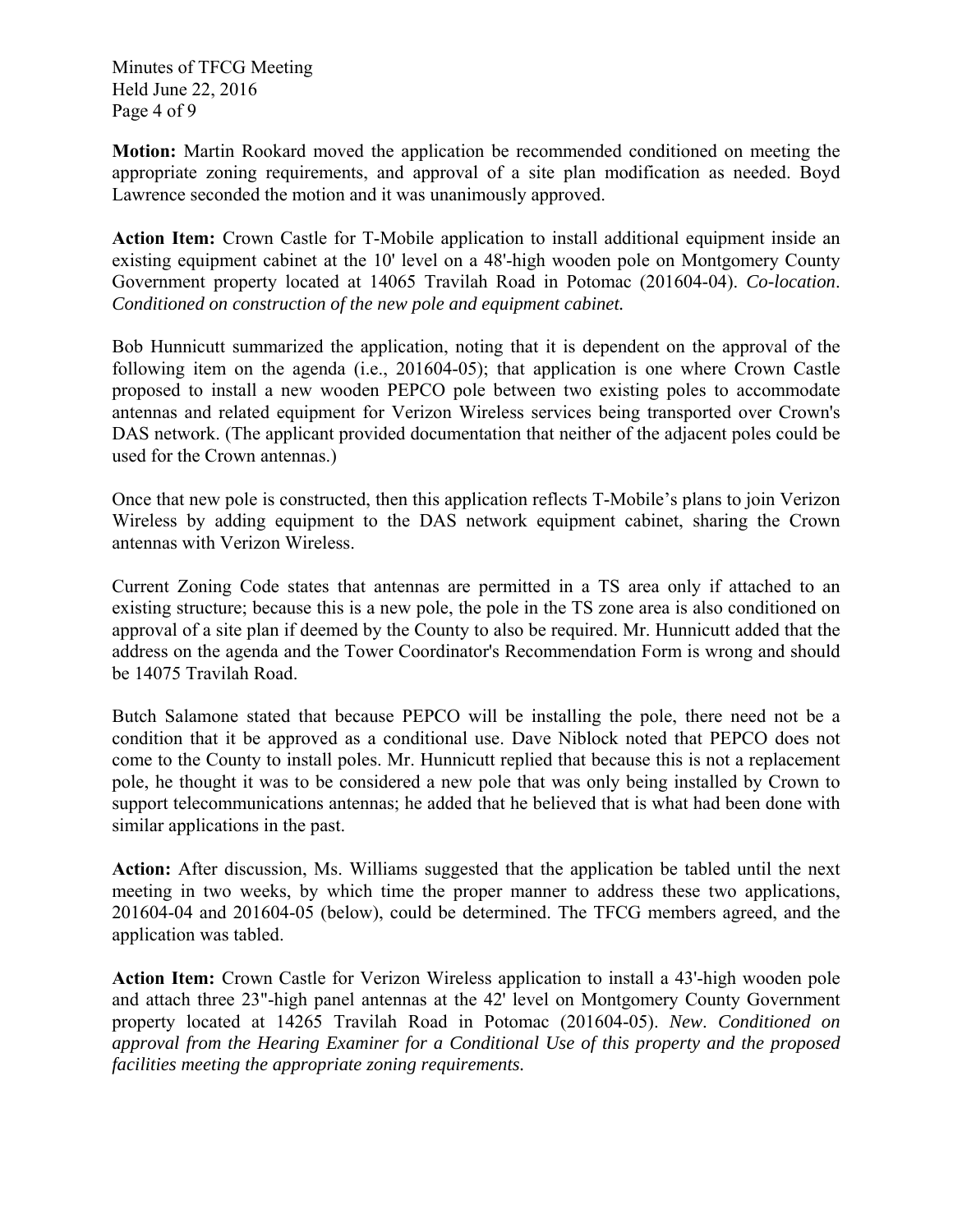Minutes of TFCG Meeting Held June 22, 2016 Page 5 of 9

**Action:** After discussion, Ms. Williams suggested that the application be tabled until the next meeting in two weeks, by which time the proper manner to address 201604-04 (above) and 201604-05, could be determined. The TFCG members agreed, and the application was tabled.

**Action Item:** Crown Castle for Verizon Wireless application to install a 30'-high steel pole and attach a 48"-high omni-directional antenna at the 32' level atop the pole on Montgomery County Government property located at 13904 Grey Colt Drive in Potomac (201604-06). *New*. *Conditioned on approval from the Hearing Examiner for a Conditional Use of this property and the proposed facilities meeting the appropriate zoning requirements.* 

**Motion:** Martin Rookard moved that the application be recommended as conditioned by the Tower Coordinator. Dennis Hetman seconded the motion and it was approved with Dave Niblock abstaining.

**Action Item:** Crown Castle for Verizon Wireless application to install a 30'-high steel pole and attach a 48"-high omni-directional antenna at the 32' level atop the pole on Montgomery County Government property located at 14604 Settlers Landing Way in Potomac (201604-07). *New*. *Conditioned on approval from the Hearing Examiner for a Conditional Use of this property and the proposed facilities meeting the appropriate zoning requirements.*

Bob Hunnicutt stated that the next 15 Agenda Items (#13 thru #27) are all a continuation of Crown Castle applications for Verizon Wireless similar to the 30 applications already reviewed by the TFCG earlier this year and at the end of last year, except these are all to be installations where the utilities are underground.

He explained that this latest group of applications is to install new steel poles with DAS antennas atop the poles. Three of the poles (Items #18, 19, and 24) are proposed to be 23' high and will have a street light attached to the pole below the antenna; these are at locations where there is already a short (approximately 12' high) street light in place. All the others are proposed to be 30' high at places where there is no existing facility at all.

The poles are proposed to be installed in the County's public rights-of-way. Six of the applications are in areas zoned R-200; the rest are in areas zoned TS. Because all are new structures, the Tower Coordinator's recommendation is conditioned on County approval as a Conditional Use. Again, Mr. Hunnicutt noted, because current Zoning Code states that antennas are permitted in a TS area only if attached to an existing structure, which none of these new poles will be, those poles in the TS zone areas are also conditioned on approval of a site plan if deemed by the County to also be required.

Ms. Williams noted that some of the items listed on the Agenda did not show the antenna size. She asked that, to be consistent, the description of the work to be done, as shown on the Tower Coordinator's Recommendation Form and on the Agenda, show the height of the antennas. Mr. Hunnicutt said he would make those changes on the Record of Action and the Recommendations.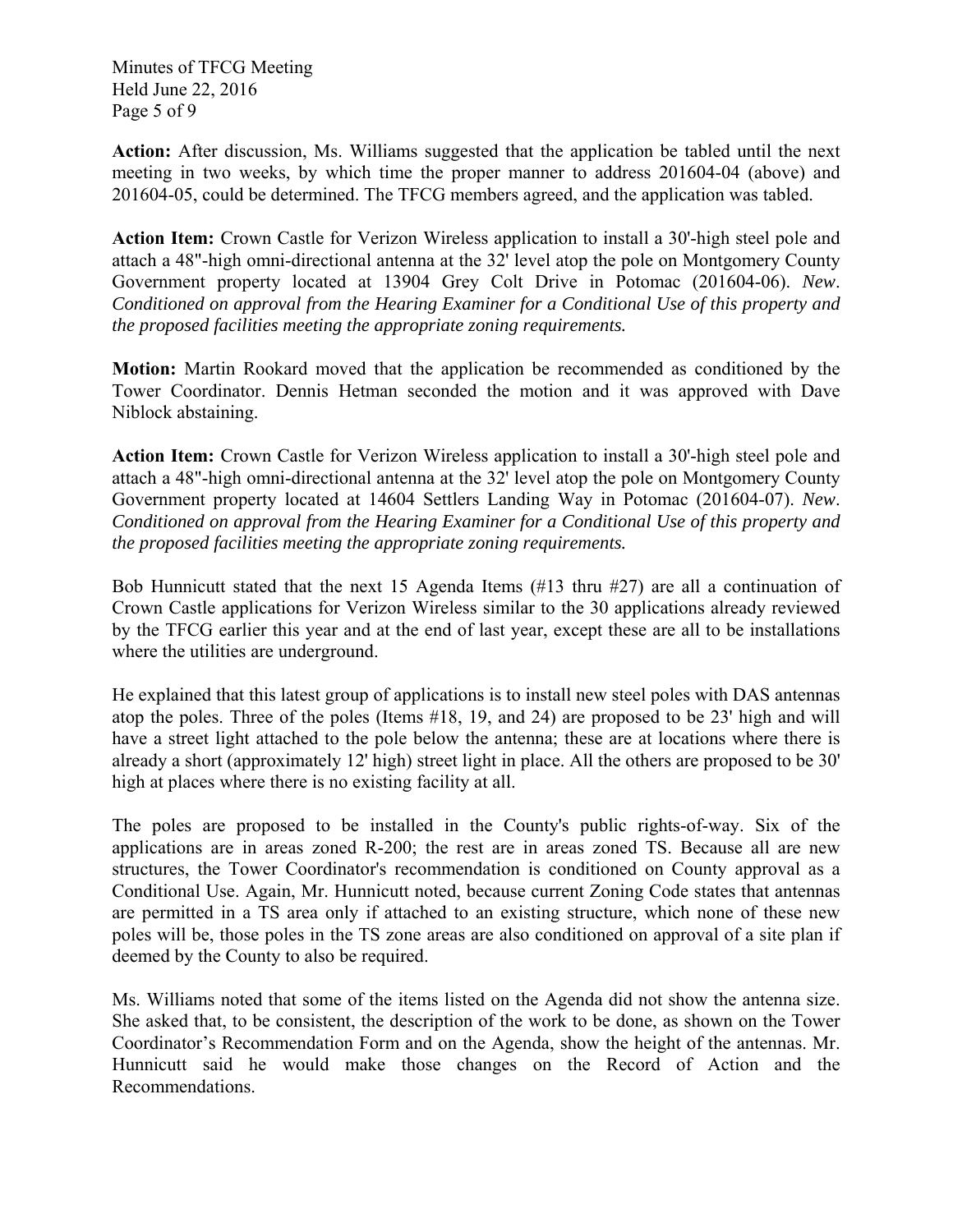Minutes of TFCG Meeting Held June 22, 2016 Page 6 of 9

Ted Bowser asked if these installations are similar to the proposed installation about which a resident had written to the TFCG; in that letter, the resident objected to the installation. Mr. Hunnicutt replied that they are similar, and noted that Ms. Williams had responded to the resident's letter. Ms. Williams added that in the time since the letter was written, a zoning text amendment has been introduced to the Council which proposed permitting these kinds of facilities in residential areas without TFCG review. Regardless, the TFCG is required to process the applications for review based on the current Zoning Code.

**Motion:** Martin Rookard moved that the application be recommended as conditioned by the Tower Coordinator. Dennis Hetman seconded the motion and it was approved with Dave Niblock abstaining.

**Action Item:** Crown Castle for Verizon Wireless application to install a 23'-high steel pole and attach a 48"-high omni-directional antenna at the 21' level atop the pole on Montgomery County Government property located at 10900 Silent Wood Place in Potomac (201604-08). *New*. *Conditioned on approval from the Hearing Examiner for a Conditional Use of this property and the proposed facilities meeting the appropriate zoning requirements.* 

**Motion:** Martin Rookard moved that the application be recommended as conditioned by the Tower Coordinator. Dennis Hetman seconded the motion and it was approved with Dave Niblock abstaining.

**Action Item:** Crown Castle for Verizon Wireless application to install a 23'-high steel pole and attach a 48"-high omni-directional antenna atop the pole at the 21' level on Montgomery County Government property located at 14869 Dufief Drive in Potomac (201604-09). *New*. *Conditioned on approval from the Hearing Examiner for a Conditional Use of this property and the proposed facilities meeting the appropriate zoning requirements.* 

**Action Item:** Crown Castle for Verizon Wireless application to install a 30'-high steel pole and attach a 48"-high omni-directional antenna at the 32' level atop the pole on Montgomery County Government property located at 41 Neerwander Court in Germantown (201604-10). *New*. *Conditioned on approval from the Hearing Examiner for a Conditional Use of this property and the proposed facilities meeting the appropriate zoning requirements, and approval of a site plan modification as needed.* 

**Motion:** Martin Rookard moved that the application be recommended as conditioned by the Tower Coordinator. Dennis Hetman seconded the motion and it was approved with Dave Niblock abstaining.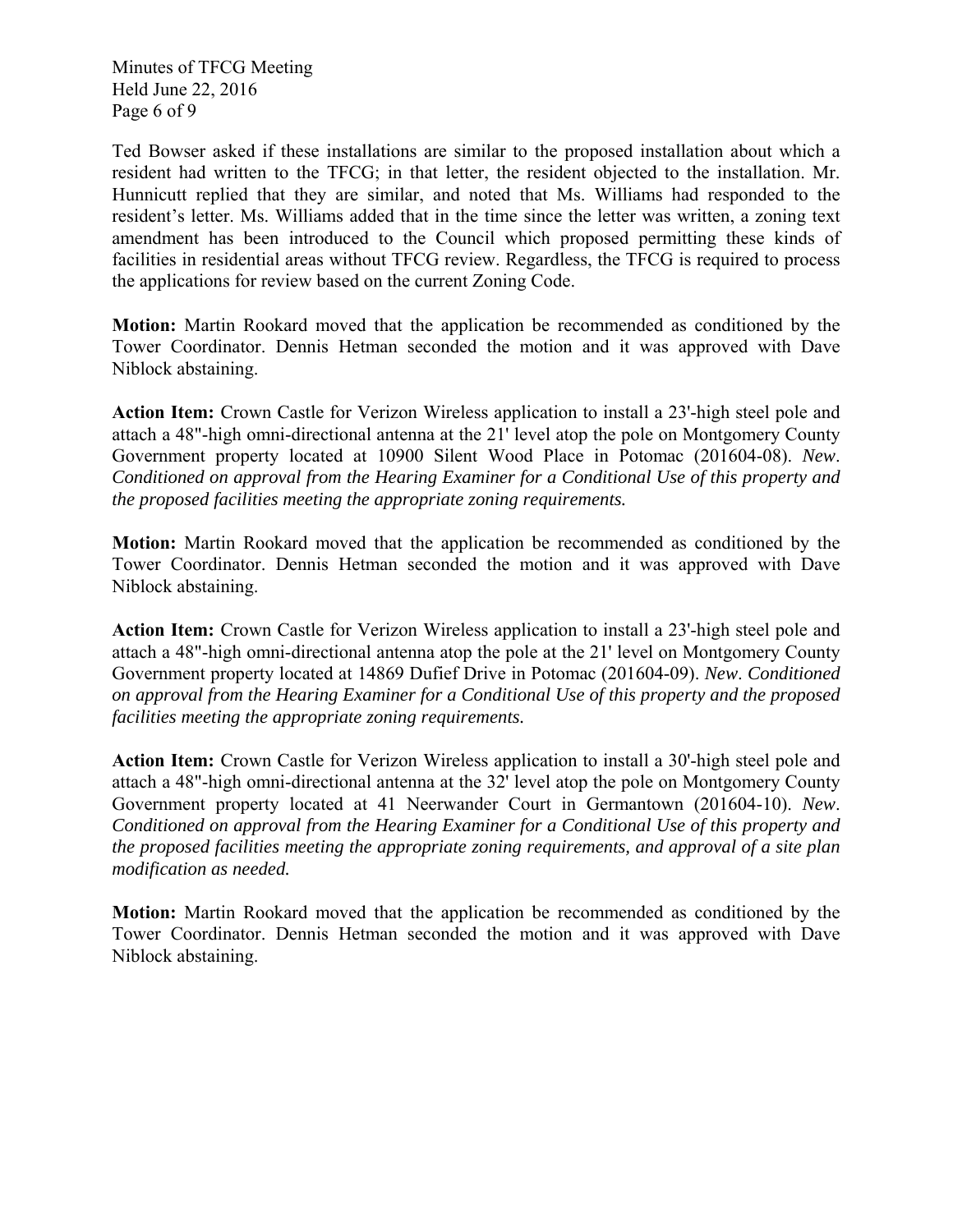Minutes of TFCG Meeting Held June 22, 2016 Page 7 of 9

**Action Item:** Crown Castle for Verizon Wireless application to install a 30'-high steel pole and attach a 48"-high omni-directional antenna at the 32' level atop the pole on Montgomery County Government property located at 20624 Hartsbourne Way in Germantown (201604-11). *New*. *Conditioned on approval from the Hearing Examiner for a Conditional Use of this property and the proposed facilities meeting the appropriate zoning requirements, and approval of a site plan modification as needed.* 

**Motion:** Martin Rookard moved that the application be recommended as conditioned by the Tower Coordinator. Dennis Hetman seconded the motion and it was approved with Dave Niblock abstaining.

**Action Item:** Crown Castle for Verizon Wireless application to install a 30'-high steel pole and attach a 48"-high omni-directional antenna atop the pole at the 32' level on Montgomery County Government property located at 20201 Wynnfield Drive in Germantown (201604-12). *New*. *Conditioned on approval from the Hearing Examiner for a Conditional Use of this property and the proposed facilities meeting the appropriate zoning requirements, and approval of a site plan modification as needed.* 

**Action Item:** Crown Castle for Verizon Wireless application to install a 30'-high steel pole and attach a 48'-high omni-directional antenna at the 32' level atop the pole on Montgomery County Government property located at Waters Landing Drive at Father Hurley Boulevard in Germantown (201604-13). *New*. *Conditioned on approval from the Hearing Examiner for a Conditional Use of this property and the proposed facilities meeting the appropriate zoning requirements, on approval of a site plan modification as needed, and on positioning of the pole so as to minimize any interference with the Ride-On bus stop activities.* 

**Motion:** Martin Rookard moved that the application be recommended as conditioned by the Tower Coordinator. Dennis Hetman seconded the motion and it was approved with Dave Niblock abstaining.

**Action Item:** Crown Castle for Verizon Wireless application to install a 23'-high steel pole and attach a 48"-high omni-directional antenna atop the pole at the 21' level on Montgomery County Government property located at Wisteria Drive at Wanegarden Drive in Germantown (201604- 14). *New*. *Conditioned on approval from the Hearing Examiner for a Conditional Use of this property and the proposed facilities meeting the appropriate zoning requirements, and approval of a site plan modification as needed.* 

**Action Item:** Crown Castle for Verizon Wireless application to install a 30'-high steel pole and attach a 48"-high omni-directional antenna at the 32' level atop the pole on Montgomery County Government property located at Neerwinder Street at Waters Landing Drive in Germantown (201604-15). *New*. *Conditioned on approval from the Hearing Examiner for a Conditional Use of this property and the proposed facilities meeting the appropriate zoning requirements, and approval of a site plan modification as needed.*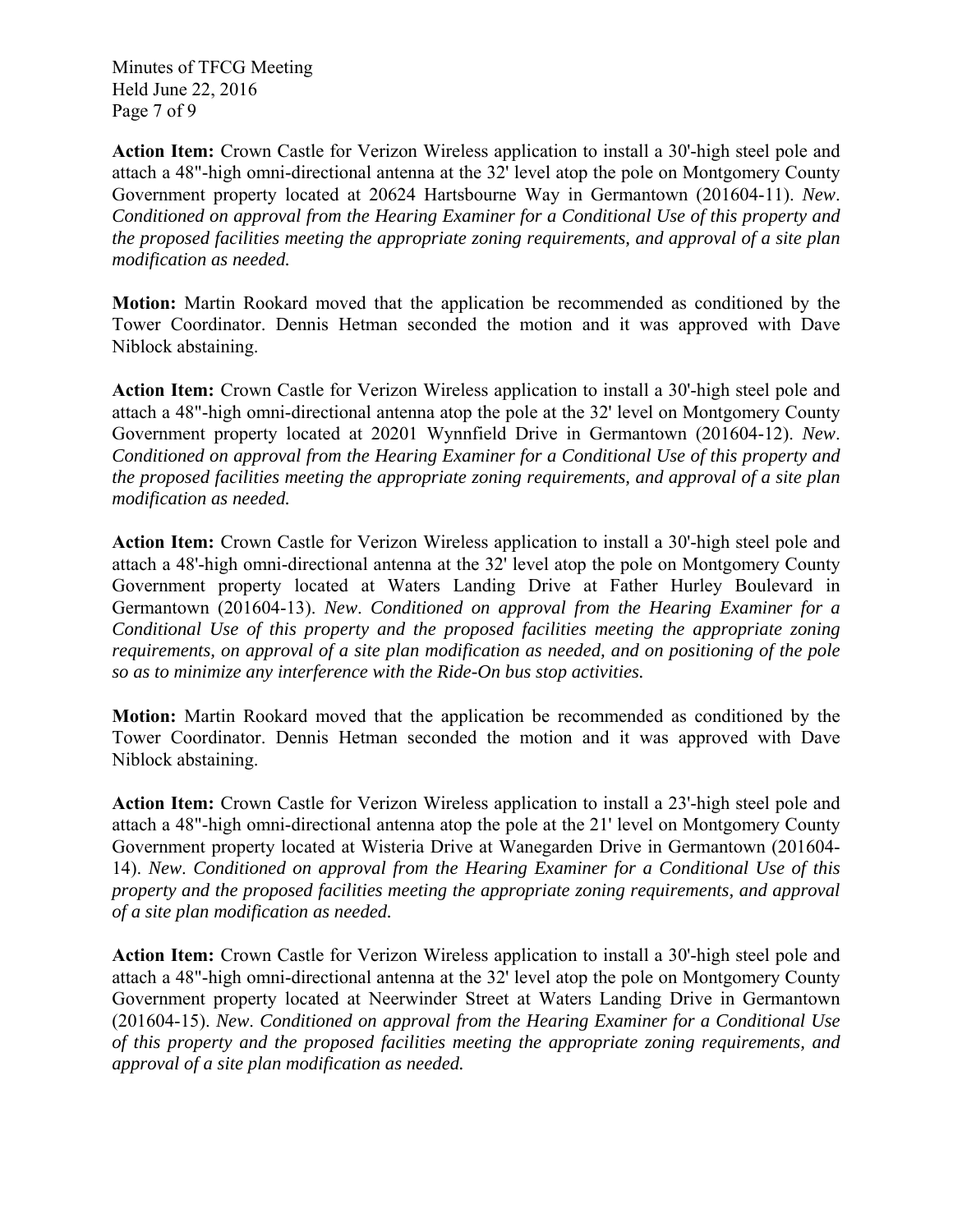Minutes of TFCG Meeting Held June 22, 2016 Page 8 of 9

**Motion:** Martin Rookard moved that the application be recommended as conditioned by the Tower Coordinator. Dennis Hetman seconded the motion and it was approved with Dave Niblock abstaining.

**Action Item:** Crown Castle for Verizon Wireless application to install a 30'-high steel pole and attach a 48"-high omni-directional antenna at the 32' level atop the pole on Montgomery County Government property located at Winfield Drive at Waldorf Drive in Germantown (201604-16). *New*. *Conditioned on approval from the Hearing Examiner for a Conditional Use of this property and the proposed facilities meeting the appropriate zoning requirements, on approval of a site plan modification as needed, and on positioning the pole so as not to interfere with pedestrian traffic.* 

**Motion:** Martin Rookard moved that the application be recommended as conditioned by the Tower Coordinator. Dennis Hetman seconded the motion and it was approved with Dave Niblock abstaining.

**Action Item:** Crown Castle for Verizon Wireless application to install a 30'-high steel pole and attach a 48"-high omni-directional antenna at the 32' level atop the pole on Montgomery County Government property located at Wedgeport Lane at Waldorf Drive in Germantown (201604-17). *New*. *Conditioned on approval from the Hearing Examiner for a Conditional Use of this property and the proposed facilities meeting the appropriate zoning requirements, and approval of a site plan modification as needed.* 

**Action Item:** Verizon Wireless application to construct an 80'-high monopole and attach twelve panel antennas at the 80' level on East Gate Recreation Association property located at 10200 Gainsborough Road in Potomac (201605-02). *New*. *Conditioned on approval of a Conditional Use for the placement of the monopole.* 

Mr. Hunnicutt summarized the application, noting that this is a location where Verizon Wireless presently does not meet its intended coverage objective and new antennas are needed to improve service and add capacity in the vicinity of the Swim Club. Mr. Afflerbach elaborated on the need for these antennas by explaining that this location is a site to fill in between adjacent sites from which signals are not adequate to provide coverage to this small area. In response to a question from Ms. Williams, Mr. Hunnicutt explained that the location for the monopole is among some pine trees at the end of a parking area along Gainsborough Road.

**Motion:** Boyd Lawrence moved that the application be recommended as conditioned by the Tower Coordinator. Dave Niblock seconded the motion and it was unanimously approved.

**The next regularly scheduled meeting of the TFCG will be held on July 6, 2016 in Room #225 of the COB.**